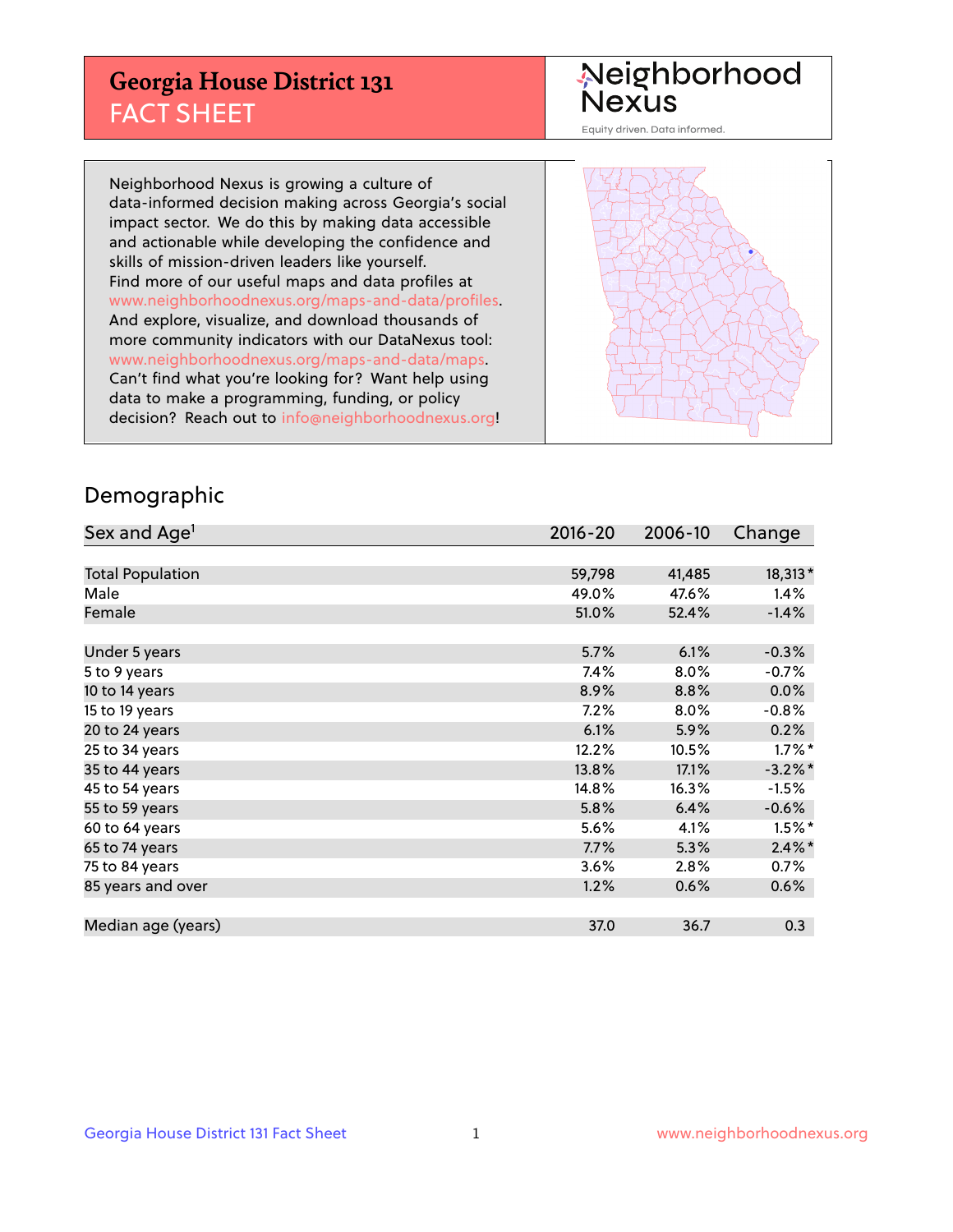## Demographic, continued...

| Race <sup>2</sup>                                            | $2016 - 20$ | 2006-10 | Change                  |
|--------------------------------------------------------------|-------------|---------|-------------------------|
| <b>Total population</b>                                      | 59,798      | 41,485  | 18,313*                 |
| One race                                                     | 94.6%       | 97.9%   | $-3.3\%$ *              |
| White                                                        | 75.1%       | 81.3%   | $-6.2\%$ *              |
| <b>Black or African American</b>                             | 13.7%       | 10.9%   | $2.9\%$ *               |
| American Indian and Alaska Native                            | 0.2%        | 0.0%    | 0.1%                    |
| Asian                                                        | 4.4%        | 3.9%    | 0.5%                    |
| Native Hawaiian and Other Pacific Islander                   | 0.0%        | 0.0%    | $-0.0%$                 |
| Some other race                                              | 1.1%        | 1.8%    | $-0.6%$                 |
| Two or more races                                            | 5.4%        | 2.1%    | $3.3\%$ *               |
| Race alone or in combination with other race(s) <sup>3</sup> | $2016 - 20$ | 2006-10 | Change                  |
|                                                              |             | 41,485  |                         |
| Total population<br>White                                    | 59,798      | 83.2%   | $18,313*$<br>$-3.3\%$ * |
|                                                              | 79.9%       | 11.4%   |                         |
| <b>Black or African American</b>                             | 16.6%       |         | $5.1\%$ *               |
| American Indian and Alaska Native                            | 1.3%        | 0.6%    | 0.7%                    |
| Asian                                                        | 5.7%        | 4.9%    | 0.8%                    |
| Native Hawaiian and Other Pacific Islander                   | 0.3%        | 0.0%    | 0.3%                    |
| Some other race                                              | 2.3%        | 2.2%    | 0.0%                    |
| Hispanic or Latino and Race <sup>4</sup>                     | $2016 - 20$ | 2006-10 | Change                  |
| <b>Total population</b>                                      | 59,798      | 41,485  | 18,313*                 |
| Hispanic or Latino (of any race)                             | 6.0%        | 4.9%    | 1.2%                    |
| Not Hispanic or Latino                                       | 94.0%       | 95.1%   | $-1.2\%$ *              |
| White alone                                                  | 71.1%       | 78.3%   | $-7.2%$ *               |
| Black or African American alone                              | 13.7%       | 10.8%   | $2.9\%$ *               |
| American Indian and Alaska Native alone                      | 0.1%        | 0.0%    | 0.0%                    |
| Asian alone                                                  | 4.3%        | 3.9%    | 0.4%                    |
| Native Hawaiian and Other Pacific Islander alone             |             |         | $-0.0%$                 |
|                                                              | $0.0\%$     | 0.0%    |                         |
| Some other race alone                                        | 0.4%        | 0.4%    | 0.0%                    |
| Two or more races                                            | 4.4%        | 1.7%    | $2.7\%$ *               |
| U.S. Citizenship Status <sup>5</sup>                         | $2016 - 20$ | 2006-10 | Change                  |
| Foreign-born population                                      | 3,827       | 2,713   | $1,115*$                |
| Naturalized U.S. citizen                                     | 59.7%       | 60.2%   | $-0.5%$                 |
| Not a U.S. citizen                                           | 40.3%       | 39.8%   | 0.5%                    |
|                                                              |             |         |                         |
| Citizen, Voting Age Population <sup>6</sup>                  | $2016 - 20$ | 2006-10 | Change                  |
| Citizen, 18 and over population                              | 42,519      | 28,760  | 13,759*                 |
| Male                                                         | 48.2%       | 47.8%   | 0.4%                    |
| Female                                                       | 51.8%       | 52.2%   | $-0.4%$                 |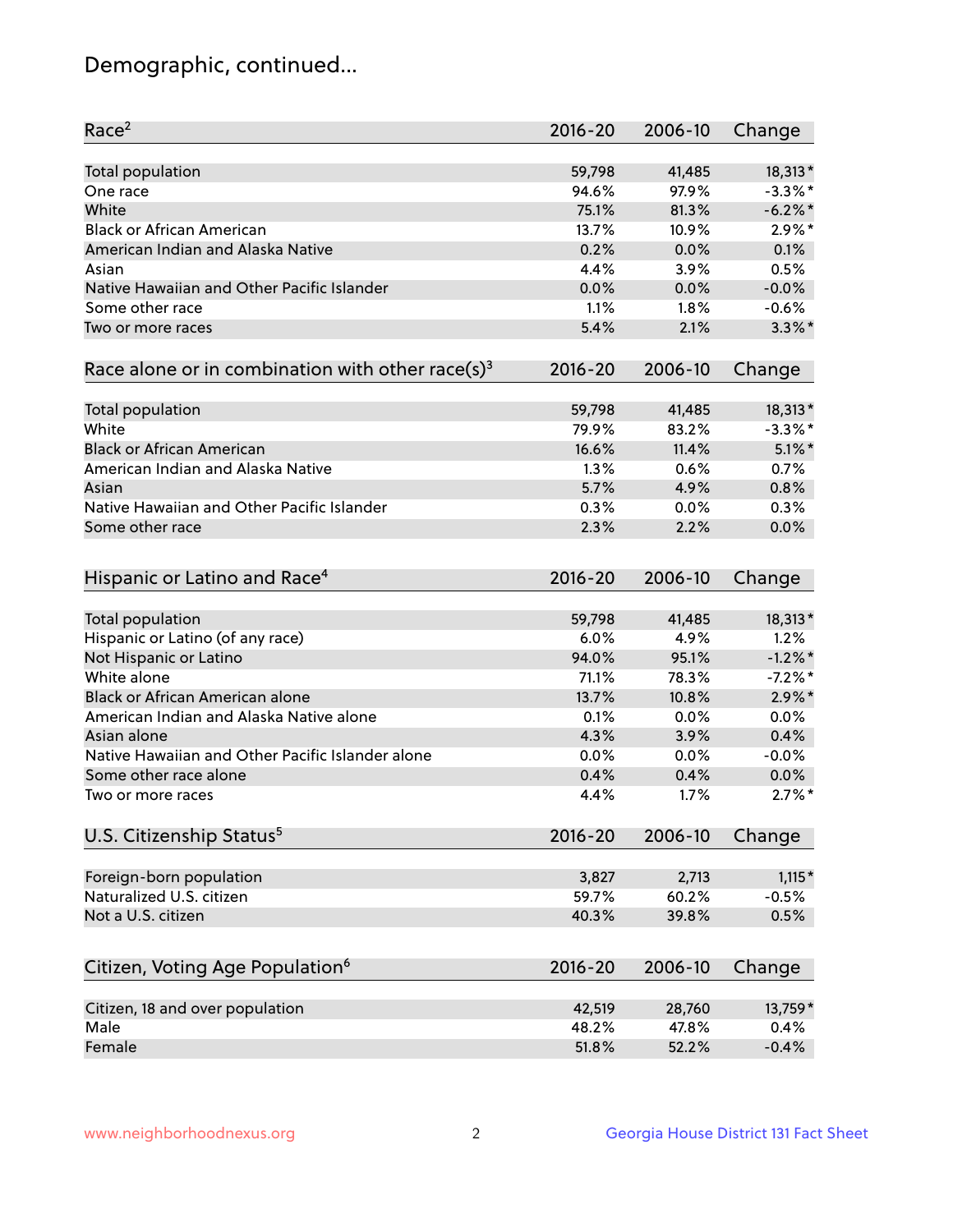#### Economic

| Income <sup>7</sup>                                 | 2016-20     | 2006-10 | Change     |
|-----------------------------------------------------|-------------|---------|------------|
|                                                     |             |         |            |
| All households                                      | 18,399      | 14,370  | 4,029*     |
| Less than \$10,000                                  | 2.9%        | 2.0%    | 0.9%       |
| \$10,000 to \$14,999                                | 1.2%        | 2.2%    | $-1.0%$    |
| \$15,000 to \$24,999                                | 3.0%        | 4.6%    | $-1.5%$    |
| \$25,000 to \$34,999                                | 5.3%        | 5.7%    | $-0.3%$    |
| \$35,000 to \$49,999                                | 7.3%        | 12.0%   | $-4.7%$ *  |
| \$50,000 to \$74,999                                | 15.5%       | 18.7%   | $-3.3%$    |
| \$75,000 to \$99,999                                | 14.5%       | 19.4%   | $-4.8\%$ * |
| \$100,000 to \$149,999                              | 26.0%       | 21.6%   | 4.3%*      |
| \$150,000 to \$199,999                              | 13.0%       | 8.0%    | $5.0\%$ *  |
| \$200,000 or more                                   | 11.2%       | 5.8%    | $5.4\%$ *  |
| Median household income (dollars)                   | 100,387     | 81,297  | 19,090*    |
| Mean household income (dollars)                     | 115,889     | 92,381  | 23,508*    |
| With earnings                                       | 84.5%       | 87.4%   | $-2.9\%*$  |
| Mean earnings (dollars)                             | 108,652     | 90,112  | 18,540*    |
| <b>With Social Security</b>                         | 26.1%       | 19.7%   | $6.5%$ *   |
| Mean Social Security income (dollars)               | 24,337      | 16,768  | 7,570*     |
| With retirement income                              | 31.4%       | 21.4%   | 10.1%*     |
| Mean retirement income (dollars)                    | 31,705      | 25,121  | $6,584*$   |
| With Supplemental Security Income                   | 2.1%        | 1.8%    | 0.2%       |
| Mean Supplemental Security Income (dollars)         | 8,394       | 10,064  | $-1,670$   |
| With cash public assistance income                  | 1.2%        | 1.1%    | 0.1%       |
| Mean cash public assistance income (dollars)        | $\mathbf 0$ | 2,224   | $-2,224$   |
| With Food Stamp/SNAP benefits in the past 12 months | 3.1%        | 1.8%    | 1.3%       |
|                                                     |             |         |            |
| Families                                            | 14,444      | 11,660  | 2,784*     |
| Less than \$10,000                                  | 2.3%        | 1.6%    | 0.7%       |
| \$10,000 to \$14,999                                | 0.3%        | 1.7%    | $-1.4%$    |
| \$15,000 to \$24,999                                | 2.2%        | 3.1%    | $-0.9%$    |
| \$25,000 to \$34,999                                | 4.8%        | 4.7%    | 0.1%       |
| \$35,000 to \$49,999                                | 4.6%        | 9.4%    | $-4.7\%$ * |
| \$50,000 to \$74,999                                | 13.6%       | 18.5%   | $-4.8\%$ * |
| \$75,000 to \$99,999                                | 16.3%       | 19.8%   | $-3.5%$    |
| \$100,000 to \$149,999                              | 27.9%       | 24.6%   | 3.2%       |
| \$150,000 to \$199,999                              | 15.6%       | 9.5%    | $6.1\%$ *  |
| \$200,000 or more                                   | 12.3%       | 7.1%    | $5.2\%$ *  |
| Median family income (dollars)                      | 109,279     | 88,933  | 20,346*    |
| Mean family income (dollars)                        | 123,838     | 100,807 | 23,031*    |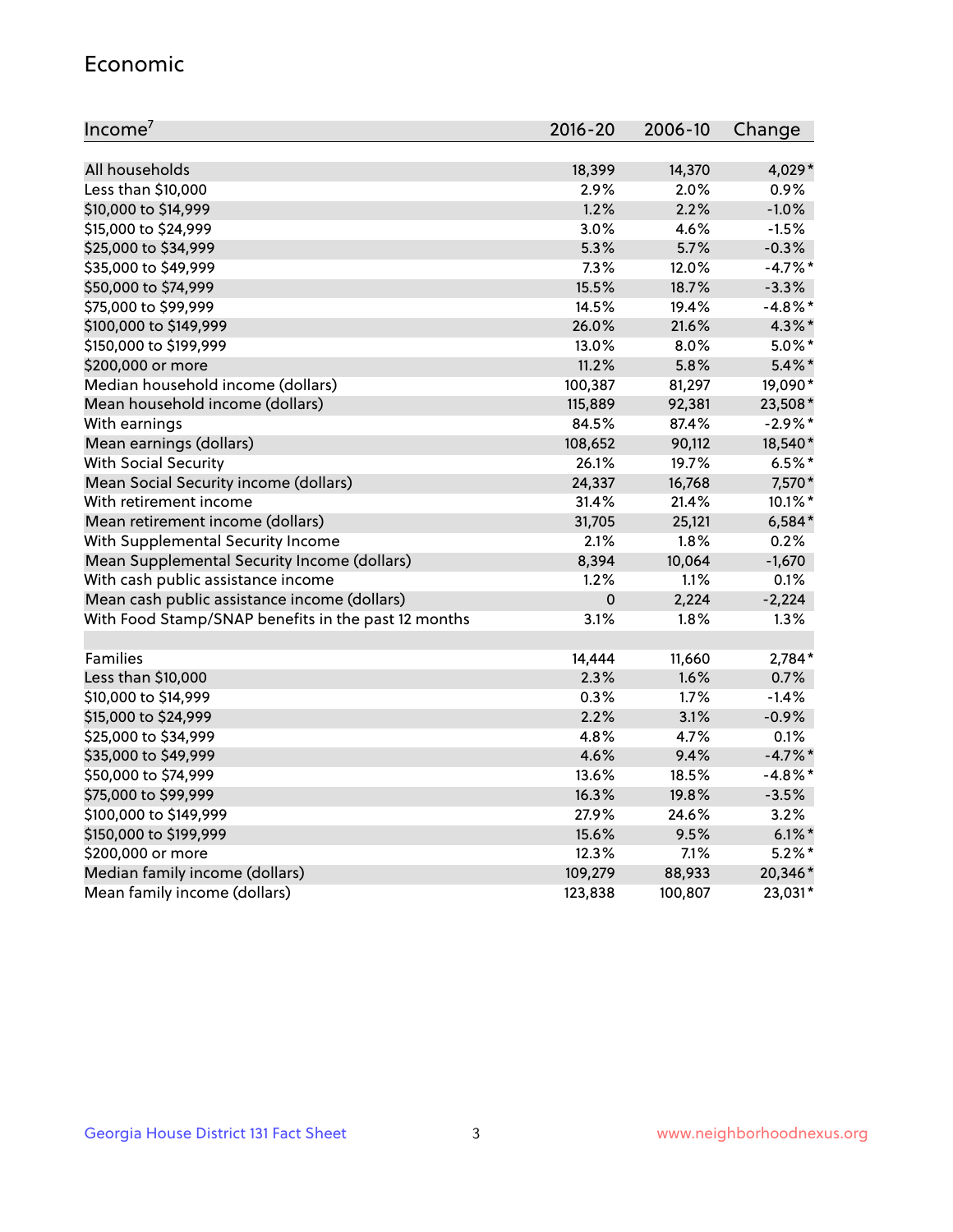## Economic, continued...

| Income, continued <sup>8</sup>                                        | $2016 - 20$ | 2006-10 | Change    |
|-----------------------------------------------------------------------|-------------|---------|-----------|
|                                                                       |             |         |           |
| Nonfamily households                                                  | 3,955       | 2,710   | $1,245*$  |
| Median nonfamily income (dollars)                                     | 59,033      | 43,332  | 15,701*   |
| Mean nonfamily income (dollars)                                       | 82,163      | 53,308  | 28,855*   |
| Median earnings for workers (dollars)                                 | 46,208      | 41,598  | 4,610*    |
| Median earnings for male full-time, year-round workers<br>(dollars)   | 66,003      | 62,281  | $3,722*$  |
| Median earnings for female full-time, year-round workers<br>(dollars) | 55,049      | 43,178  | $11,871*$ |
| Per capita income (dollars)                                           | 39,048      | 32,573  | $6,476*$  |
| Families and People Below Poverty Level <sup>9</sup>                  | $2016 - 20$ | 2006-10 | Change    |
|                                                                       |             |         |           |
| <b>All families</b>                                                   | 4.6%        | 3.3%    | 1.3%      |
| With related children under 18 years                                  | 7.9%        | 3.9%    | 4.1%      |
| With related children under 5 years only                              | 4.1%        | 6.1%    | $-2.0%$   |
| Married couple families                                               | 1.8%        | 1.6%    | 0.2%      |
| With related children under 18 years                                  | 2.6%        | 1.3%    | 1.3%      |
| With related children under 5 years only                              | 0.0%        | 0.0%    | 0.0%      |
| Families with female householder, no husband present                  | 17.4%       | 14.5%   | 2.8%      |
| With related children under 18 years                                  | 22.6%       | 16.0%   | 6.6%      |
| With related children under 5 years only                              | 21.0%       | 55.4%   | $-34.4%$  |
| All people                                                            | 5.9%        | 3.7%    | $2.2\%$ * |
| Under 18 years                                                        | 9.2%        | 3.1%    | 6.0%      |
| Related children under 18 years                                       | 8.9%        | 3.1%    | $5.9\%$ * |
| Related children under 5 years                                        | 6.9%        | 3.8%    | 3.1%      |
| Related children 5 to 17 years                                        | 9.5%        | 2.8%    | 6.6%      |
| 18 years and over                                                     | 4.7%        | 4.0%    | 0.8%      |
| 18 to 64 years                                                        | 4.9%        | 3.6%    | 1.3%      |
| 65 years and over                                                     | 4.1%        | 6.7%    | $-2.6%$   |
| People in families                                                    | 4.9%        | 2.7%    | $2.2\%$ * |
| Unrelated individuals 15 years and over                               | 14.7%       | 13.9%   | 0.7%      |
|                                                                       |             |         |           |
| Non-Hispanic white people                                             | 4.9%        | 3.6%    | 1.3%      |
| Black or African-American people                                      | 14.9%       | 5.1%    | $9.8\%$ * |
| Asian people                                                          | 3.9%        | 5.3%    | $-1.4%$   |
| Hispanic or Latino people                                             | 2.7%        | 1.8%    | $1.0\%$   |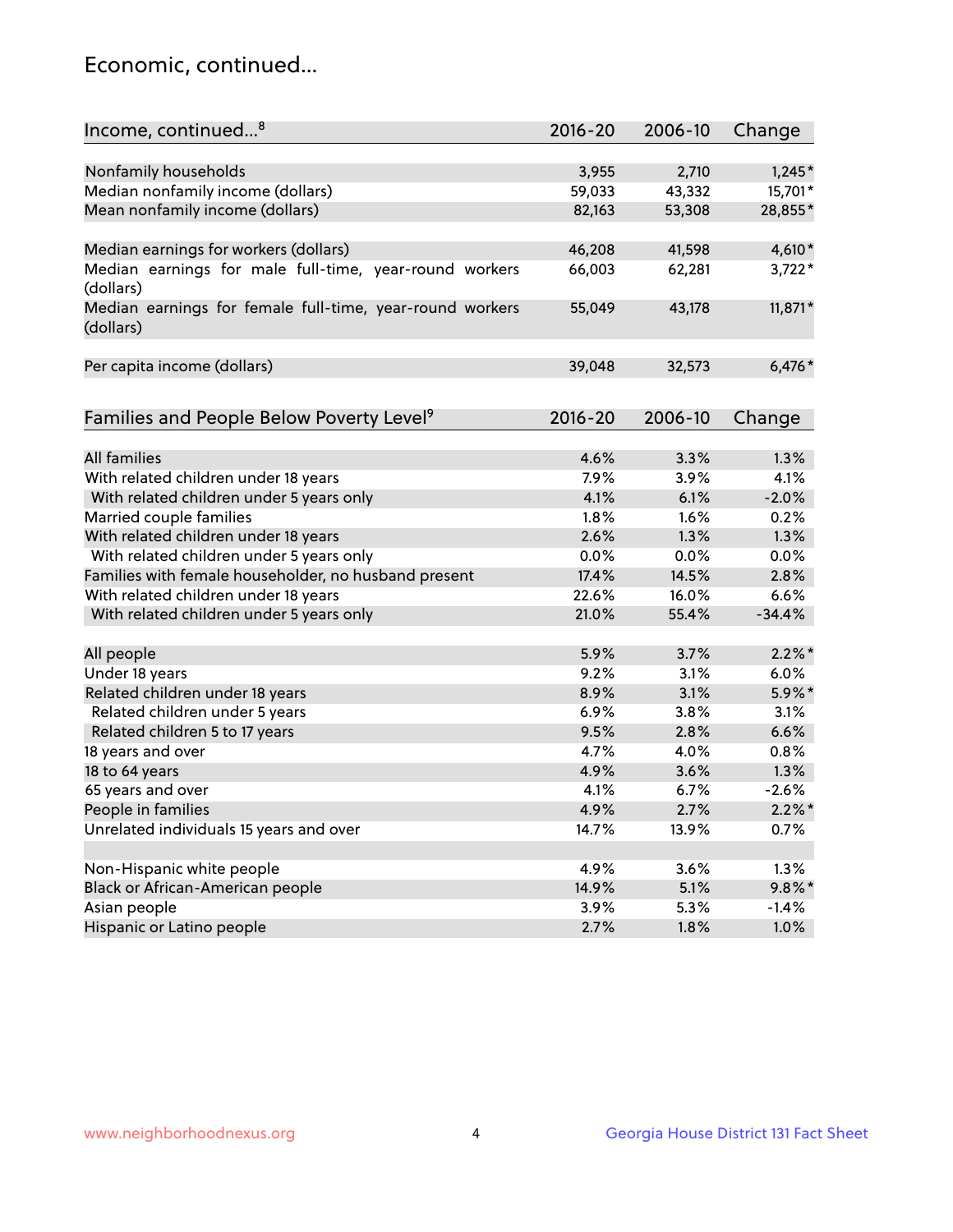## Employment

| Employment Status <sup>10</sup>                               | $2016 - 20$ | 2006-10 | Change     |
|---------------------------------------------------------------|-------------|---------|------------|
|                                                               |             |         |            |
| Population 16 years and over                                  | 45,525      | 31,260  | 14,265*    |
| In labor force                                                | 66.5%       | 69.6%   | $-3.1%$    |
| Civilian labor force                                          | 64.1%       | 67.5%   | $-3.3%$    |
| Employed                                                      | 61.3%       | 63.7%   | $-2.4%$    |
| Unemployed                                                    | 2.8%        | 3.8%    | $-1.0%$    |
| <b>Armed Forces</b>                                           | 2.4%        | 2.1%    | 0.3%       |
| Not in labor force                                            | 33.5%       | 30.4%   | 3.1%       |
|                                                               |             |         |            |
| Civilian labor force                                          | 29,202      | 21,090  | $8,112*$   |
| <b>Unemployment Rate</b>                                      | 4.4%        | 5.6%    | $-1.2%$    |
| Females 16 years and over                                     | 23,380      | 16,395  | $6,985*$   |
| In labor force                                                | 59.8%       | 60.5%   | $-0.7%$    |
| Civilian labor force                                          | 59.0%       | 59.6%   | $-0.6%$    |
| Employed                                                      | 57.0%       | 56.2%   | 0.8%       |
|                                                               |             |         |            |
| Own children of the householder under 6 years                 | 4,377       | 3,116   | $1,261*$   |
| All parents in family in labor force                          | 56.3%       | 63.6%   | $-7.3%$    |
|                                                               |             |         |            |
| Own children of the householder 6 to 17 years                 | 10,974      | 8,359   | $2,615*$   |
| All parents in family in labor force                          | 64.7%       | 70.9%   | $-6.2%$    |
|                                                               |             |         |            |
| Industry <sup>11</sup>                                        | $2016 - 20$ | 2006-10 | Change     |
| Civilian employed population 16 years and over                | 27,922      | 19,909  | 8,012*     |
| Agriculture, forestry, fishing and hunting, and mining        | 0.7%        | 0.5%    | 0.2%       |
| Construction                                                  | 4.7%        | 5.4%    | $-0.8%$    |
| Manufacturing                                                 | 6.8%        | 12.0%   | $-5.1\%$ * |
| Wholesale trade                                               | 2.3%        | 2.3%    | $-0.0%$    |
| Retail trade                                                  | 10.4%       | 12.0%   | $-1.6%$    |
| Transportation and warehousing, and utilities                 | 7.0%        | 5.2%    | $1.9\%$ *  |
| Information                                                   | 1.9%        | 2.6%    | $-0.7%$    |
| Finance and insurance, and real estate and rental and leasing | 6.4%        | 5.9%    | 0.5%       |
| Professional, scientific, and management, and administrative  | 11.5%       | 11.0%   | 0.4%       |
| and waste management services                                 |             |         |            |
| Educational services, and health care and social assistance   | 27.7%       | 25.9%   | 1.8%       |
| Arts, entertainment, and recreation, and accommodation and    | 7.2%        | 6.6%    | 0.6%       |
| food services                                                 |             |         |            |
| Other services, except public administration                  | 5.2%        | 4.3%    | 0.9%       |
| Public administration                                         | 8.3%        | 6.3%    | $2.0\%$ *  |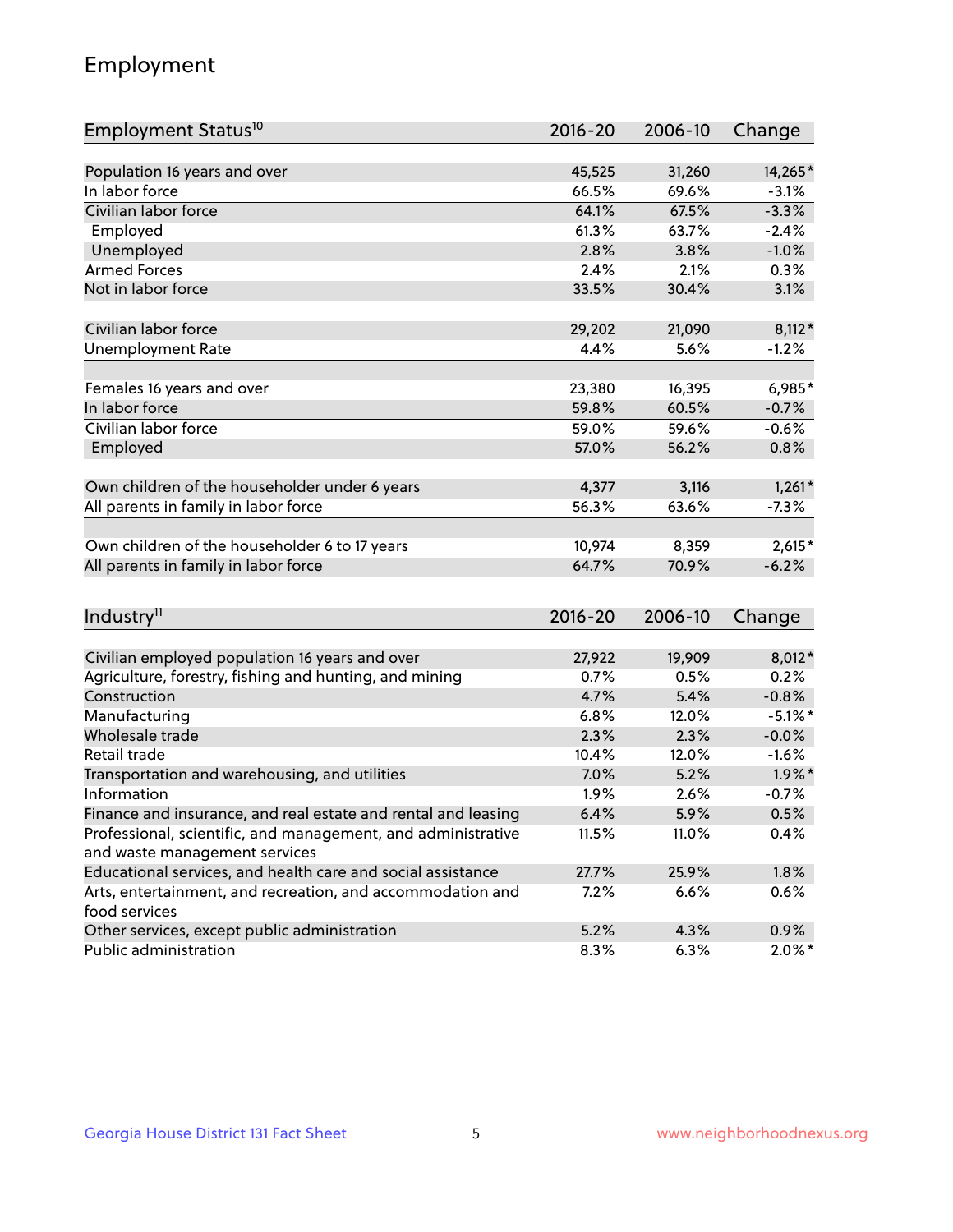## Employment, continued...

| Occupation <sup>12</sup>                                                    | $2016 - 20$ | 2006-10 | Change     |
|-----------------------------------------------------------------------------|-------------|---------|------------|
| Civilian employed population 16 years and over                              | 27,922      | 19,909  | $8,012*$   |
| Management, business, science, and arts occupations                         | 47.6%       | 49.0%   | $-1.4\%$ * |
| Service occupations                                                         | 15.9%       | 11.0%   | 4.8%*      |
| Sales and office occupations                                                | 21.6%       | 26.4%   | $-4.8\%$ * |
|                                                                             | 6.0%        | 6.4%    |            |
| Natural<br>and<br>resources,<br>construction,<br>maintenance<br>occupations |             |         | $-0.5%$    |
| Production, transportation, and material moving occupations                 | 8.9%        | 7.1%    | 1.8%       |
| Class of Worker <sup>13</sup>                                               | $2016 - 20$ | 2006-10 | Change     |
|                                                                             |             |         |            |
| Civilian employed population 16 years and over                              | 27,922      | 19,909  | $8,012*$   |
| Private wage and salary workers                                             | 70.5%       | 73.9%   | $-3.3%$    |
| Government workers                                                          | 25.4%       | 19.7%   | $5.7\%$ *  |
| Self-employed in own not incorporated business workers                      | 3.9%        | 6.3%    | $-2.4\%$ * |
| Unpaid family workers                                                       | 0.1%        | 0.1%    | 0.0%       |
| Job Flows <sup>14</sup>                                                     | 2019        | 2010    | Change     |
|                                                                             |             |         |            |
| Total Jobs in district                                                      | 13,917      | 12,848  | 1,069      |
| Held by residents of district                                               | 18.8%       | 17.4%   | 1.4%       |
| Held by non-residents of district                                           | 81.2%       | 82.6%   | $-1.4%$    |
| Jobs by Industry Sector <sup>15</sup>                                       | 2019        | 2010    | Change     |
|                                                                             |             |         |            |
| Total Jobs in district                                                      | 13,917      | 12,848  | 1,069      |
| Goods Producing sectors                                                     | 9.2%        | 14.5%   | $-5.3%$    |
| Trade, Transportation, and Utilities sectors                                | 17.6%       | 16.8%   | 0.7%       |
| All Other Services sectors                                                  | 73.3%       | 68.7%   | 4.6%       |
|                                                                             |             |         |            |
| Total Jobs in district held by district residents                           | 2,617       | 2,231   | 386        |
| <b>Goods Producing sectors</b>                                              | 9.6%        | 13.1%   | $-3.5%$    |
| Trade, Transportation, and Utilities sectors                                | 11.5%       | 9.8%    | 1.7%       |
| All Other Services sectors                                                  | 78.9%       | 77.1%   | 1.8%       |
|                                                                             |             |         |            |
| Jobs by Earnings <sup>16</sup>                                              | 2019        | 2010    | Change     |
| Total Jobs in district                                                      | 13,917      | 12,848  | 1,069      |
| Jobs with earnings \$1250/month or less                                     | 30.5%       | 35.4%   | $-4.9%$    |
|                                                                             |             |         | $-2.4%$    |
| Jobs with earnings \$1251/month to \$3333/month                             | 36.3%       | 38.7%   |            |
| Jobs with earnings greater than \$3333/month                                | 33.2%       | 25.9%   | 7.2%       |
| Total Jobs in district held by district residents                           | 2,617       | 2,231   | 386        |
| Jobs with earnings \$1250/month or less                                     | 29.8%       | 34.6%   | $-4.8%$    |
| Jobs with earnings \$1251/month to \$3333/month                             | 27.7%       | 29.1%   | $-1.4%$    |
| Jobs with earnings greater than \$3333/month                                | 42.5%       | 36.3%   | 6.2%       |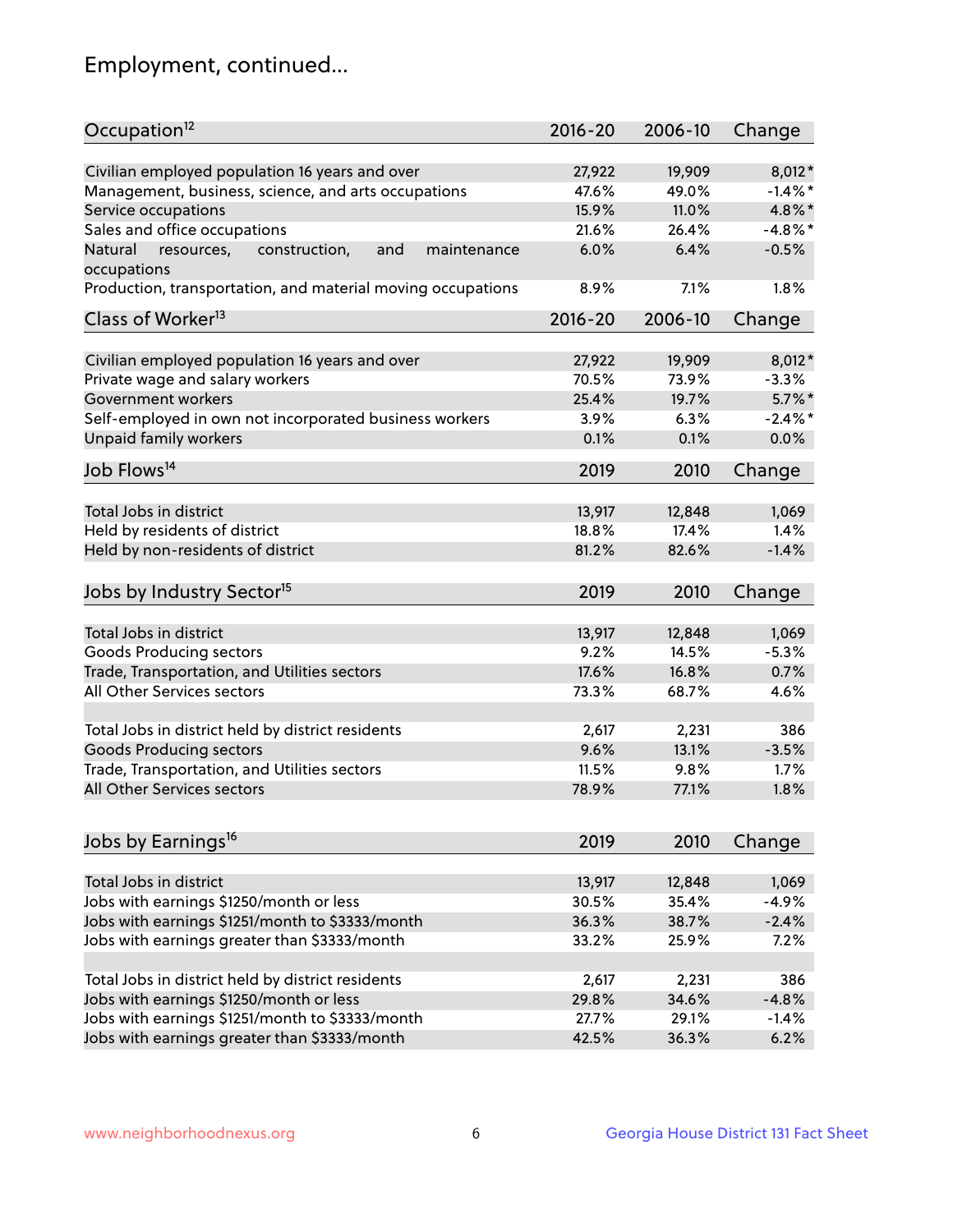## Employment, continued...

| Jobs by Age of Worker <sup>17</sup>               | 2019   | 2010   | Change  |
|---------------------------------------------------|--------|--------|---------|
|                                                   |        |        |         |
| Total Jobs in district                            | 13,917 | 12,848 | 1,069   |
| Jobs with workers age 29 or younger               | 28.7%  | 30.5%  | $-1.8%$ |
| Jobs with workers age 30 to 54                    | 52.7%  | 54.8%  | $-2.1%$ |
| Jobs with workers age 55 or older                 | 18.6%  | 14.7%  | 3.9%    |
|                                                   |        |        |         |
| Total Jobs in district held by district residents | 2,617  | 2,231  | 386     |
| Jobs with workers age 29 or younger               | 26.8%  | 26.8%  | 0.0%    |
| Jobs with workers age 30 to 54                    | 52.5%  | 56.8%  | $-4.3%$ |
| Jobs with workers age 55 or older                 | 20.7%  | 16.4%  | 4.3%    |
|                                                   |        |        |         |

#### Education

| School Enrollment <sup>18</sup>                | $2016 - 20$ | 2006-10 | Change     |
|------------------------------------------------|-------------|---------|------------|
|                                                |             |         |            |
| Population 3 years and over enrolled in school | 17,371      | 12,915  | 4,456*     |
| Nursery school, preschool                      | 4.9%        | 7.6%    | $-2.6\%$ * |
| Kindergarten                                   | 6.2%        | 5.8%    | 0.4%       |
| Elementary school (grades 1-8)                 | 43.8%       | 42.1%   | 1.7%       |
| High school (grades 9-12)                      | 21.6%       | 23.0%   | $-1.4%$    |
| College or graduate school                     | 23.5%       | 21.6%   | $1.9\%$    |
| Educational Attainment <sup>19</sup>           | $2016 - 20$ | 2006-10 | Change     |
|                                                |             |         |            |
| Population 25 years and over                   | 38,721      | 26,204  | 12,517*    |
| Less than 9th grade                            | 2.0%        | 2.1%    | $-0.1%$    |
| 9th to 12th grade, no diploma                  | 2.9%        | 3.8%    | $-0.9%$    |
| High school graduate (includes equivalency)    | 20.5%       | 22.1%   | $-1.6%$    |
| Some college, no degree                        | 21.2%       | 20.3%   | 0.9%       |
| Associate's degree                             | 10.3%       | 9.7%    | $0.6\%$    |
| Bachelor's degree                              | 26.3%       | 25.9%   | 0.3%       |
| Graduate or professional degree                | 16.9%       | 16.0%   | $0.8\%$    |
|                                                |             |         |            |
| Percent high school graduate or higher         | 95.1%       | 94.1%   | 1.0%       |
| Percent bachelor's degree or higher            | 43.1%       | 42.0%   | 1.2%       |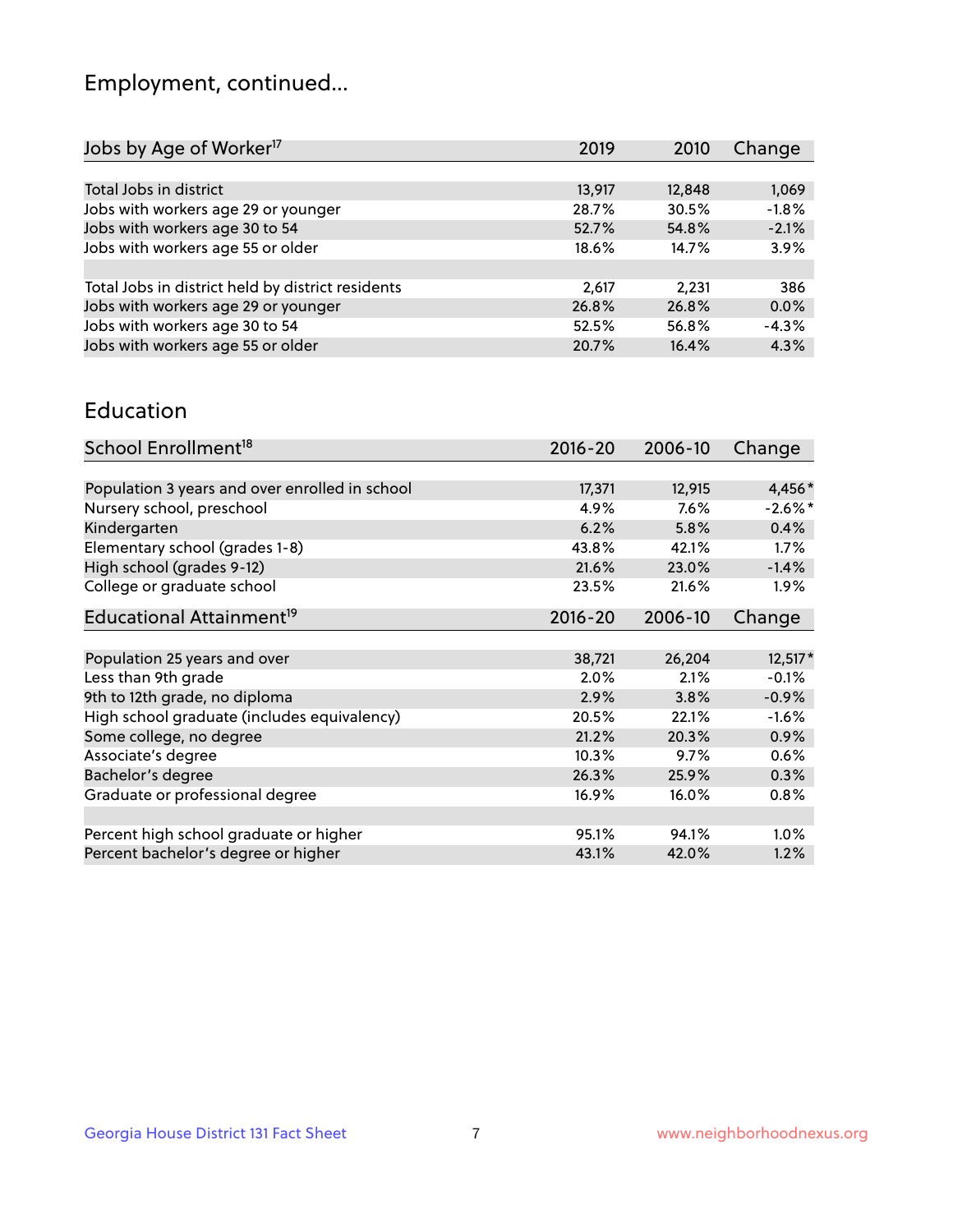## Housing

| Households by Type <sup>20</sup>                     | 2016-20     | 2006-10 | Change     |
|------------------------------------------------------|-------------|---------|------------|
|                                                      |             |         |            |
| <b>Total households</b>                              | 18,399      | 14,370  | 4,029*     |
| Family households (families)                         | 78.5%       | 81.1%   | $-2.6\%$ * |
| With own children under 18 years                     | 37.2%       | 42.6%   | $-5.4\%$ * |
| Married-couple family                                | 66.1%       | 68.3%   | $-2.2%$    |
| With own children of the householder under 18 years  | 28.7%       | 34.6%   | $-5.9\%$ * |
| Male householder, no wife present, family            | 2.4%        | 2.2%    | 0.2%       |
| With own children of the householder under 18 years  | 1.8%        | 1.0%    | 0.8%       |
| Female householder, no husband present, family       | 10.0%       | 10.6%   | $-0.6%$    |
| With own children of the householder under 18 years  | 6.8%        | 7.0%    | $-0.3%$    |
| Nonfamily households                                 | 21.5%       | 18.9%   | 2.6%       |
| Householder living alone                             | 19.3%       | 15.8%   | $3.5\%$ *  |
| 65 years and over                                    | 6.8%        | 4.9%    | $2.0\%$ *  |
|                                                      |             |         |            |
| Households with one or more people under 18 years    | 39.6%       | 45.1%   | $-5.5%$ *  |
| Households with one or more people 65 years and over | 25.3%       | 16.7%   | $8.6\%$ *  |
|                                                      |             |         |            |
| Average household size                               | 3.24        | 2.88    | $0.36*$    |
| Average family size                                  | 3.69        | 3.23    | $0.46*$    |
|                                                      |             |         |            |
| Housing Occupancy <sup>21</sup>                      | $2016 - 20$ | 2006-10 | Change     |
| Total housing units                                  | 21,582      | 15,669  | $5,913*$   |
| Occupied housing units                               | 85.3%       | 91.7%   | $-6.5%$ *  |
| Vacant housing units                                 | 14.7%       | 8.3%    | $6.5%$ *   |
|                                                      |             |         |            |
| Homeowner vacancy rate                               | 5.7         | 3.1     | 2.6        |
| Rental vacancy rate                                  | 17.5        | 11.7    | 5.9        |
|                                                      |             |         |            |
| Units in Structure <sup>22</sup>                     | $2016 - 20$ | 2006-10 | Change     |
|                                                      |             |         |            |
| Total housing units                                  | 21,582      | 15,669  | $5,913*$   |
| 1-unit, detached                                     | 85.0%       | 85.1%   | $-0.1%$    |
| 1-unit, attached                                     | 5.8%        | 5.3%    | 0.5%       |
| 2 units                                              | 0.5%        | 0.8%    | $-0.4%$    |
| 3 or 4 units                                         | 0.4%        | 0.8%    | $-0.4%$    |
| 5 to 9 units                                         | $0.6\%$     | 2.1%    | $-1.5%$    |
| 10 to 19 units                                       | 4.1%        | 1.9%    | 2.2%       |
| 20 or more units                                     | 2.0%        | 1.7%    | 0.2%       |
| Mobile home                                          | 1.5%        | 2.2%    | $-0.7%$    |
| Boat, RV, van, etc.                                  | 0.0%        | 0.0%    | 0.0%       |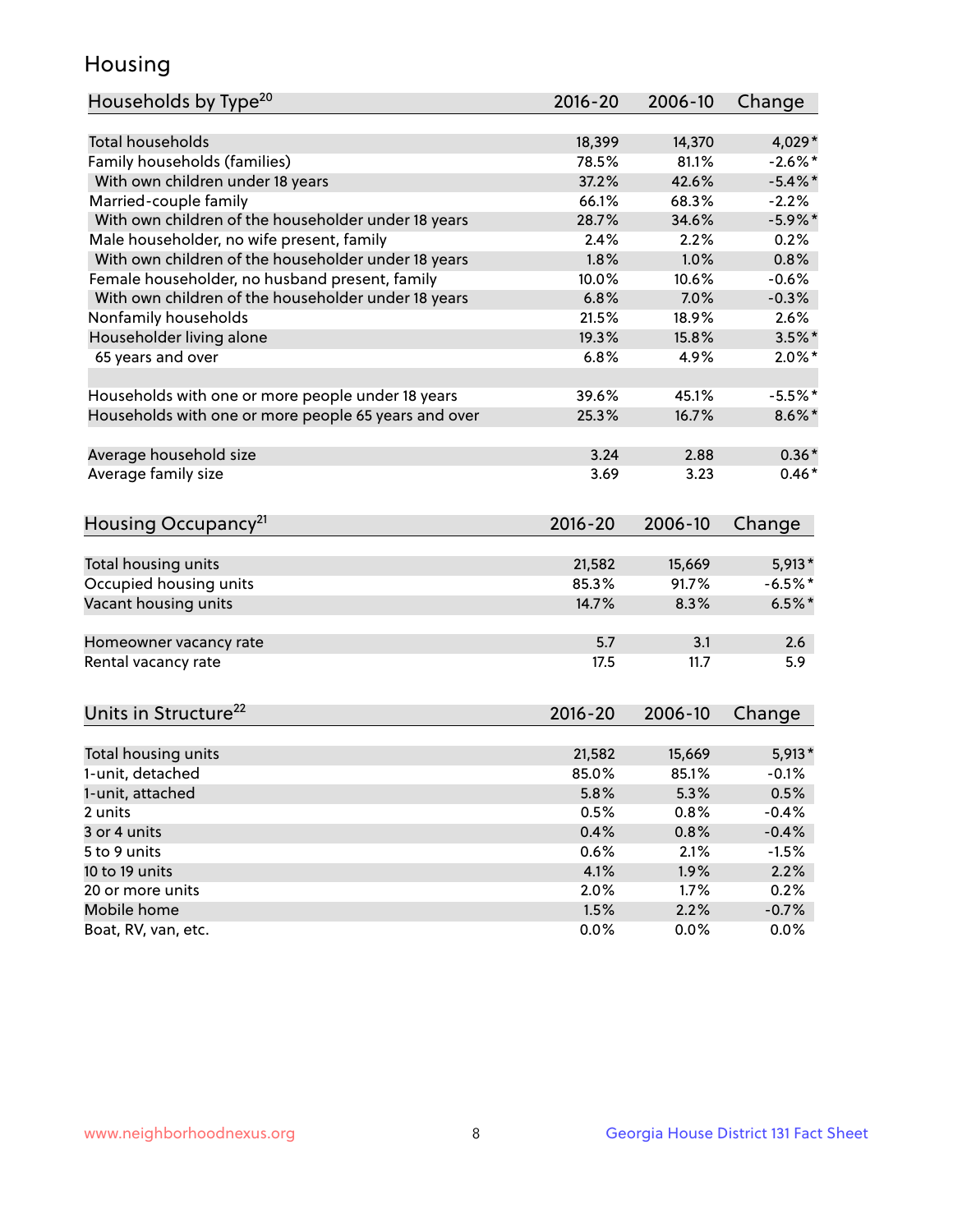## Housing, Continued...

| Year Structure Built <sup>23</sup>             | 2016-20     | 2006-10 | Change     |
|------------------------------------------------|-------------|---------|------------|
| Total housing units                            | 21,582      | 15,669  | 5,913*     |
| Built 2014 or later                            | 13.0%       | (X)     | (X)        |
| Built 2010 to 2013                             | 10.9%       | (X)     | (X)        |
| Built 2000 to 2009                             | 26.8%       | 35.0%   | $-8.2\%$ * |
| Built 1990 to 1999                             | 22.2%       | 31.5%   | $-9.3\%$ * |
| Built 1980 to 1989                             | 16.1%       | 17.9%   | $-1.8%$    |
| Built 1970 to 1979                             | 6.9%        | 9.2%    | $-2.4%$    |
| Built 1960 to 1969                             | 2.3%        | 2.8%    | $-0.5%$    |
| Built 1950 to 1959                             | 1.0%        | 1.8%    | $-0.8%$    |
| Built 1940 to 1949                             | 0.2%        | 1.1%    | $-0.8%$    |
| Built 1939 or earlier                          | 0.7%        | 0.7%    | $-0.0%$    |
| Housing Tenure <sup>24</sup>                   | $2016 - 20$ | 2006-10 | Change     |
| Occupied housing units                         | 18,399      | 14,370  | 4,029*     |
| Owner-occupied                                 | 84.5%       | 85.0%   | $-0.5%$    |
| Renter-occupied                                | 15.5%       | 15.0%   | 0.5%       |
| Average household size of owner-occupied unit  | 3.28        | 2.93    | $0.35*$    |
| Average household size of renter-occupied unit | 3.00        | 2.55    | $0.46*$    |
| Residence 1 Year Ago <sup>25</sup>             | $2016 - 20$ | 2006-10 | Change     |
| Population 1 year and over                     | 59,144      | 40,931  | 18,212*    |
| Same house                                     | 88.0%       | 85.9%   | 2.1%       |
| Different house in the U.S.                    | 11.1%       | 13.7%   | $-2.6%$    |
| Same county                                    | 4.5%        | 6.2%    | $-1.7%$    |
| Different county                               | 6.6%        | 7.5%    | $-0.9%$    |
| Same state                                     | 3.0%        | 4.3%    | $-1.3%$    |
| Different state                                | 3.6%        | 3.2%    | 0.4%       |
| Abroad                                         | 0.9%        | 0.4%    | 0.5%       |
| Value of Housing Unit <sup>26</sup>            | $2016 - 20$ | 2006-10 | Change     |
| Owner-occupied units                           | 15,552      | 12,212  | $3,340*$   |
| Less than \$50,000                             | 1.4%        | 1.8%    | $-0.4%$    |
| \$50,000 to \$99,999                           | 2.0%        | 5.5%    | $-3.5%$    |
| \$100,000 to \$149,999                         | 11.0%       | 17.9%   | $-6.9\%$ * |
| \$150,000 to \$199,999                         | 20.2%       | 24.2%   | $-4.0%$    |
| \$200,000 to \$299,999                         | 39.0%       | 30.3%   | $8.8\%$ *  |
| \$300,000 to \$499,999                         | 21.6%       | 15.4%   | $6.2\%$ *  |
| \$500,000 to \$999,999                         | 4.1%        | 4.5%    | $-0.4%$    |
| \$1,000,000 or more                            | 0.7%        | 0.4%    | 0.3%       |
| Median (dollars)                               | 238,916     | 201,541 | 37,376*    |
| Mortgage Status <sup>27</sup>                  | $2016 - 20$ | 2006-10 | Change     |
| Owner-occupied units                           | 15,552      | 12,212  | $3,340*$   |
| Housing units with a mortgage                  | 72.6%       | 83.1%   | $-10.5%$ * |
| Housing units without a mortgage               | 27.4%       | 16.9%   | 10.5%*     |
|                                                |             |         |            |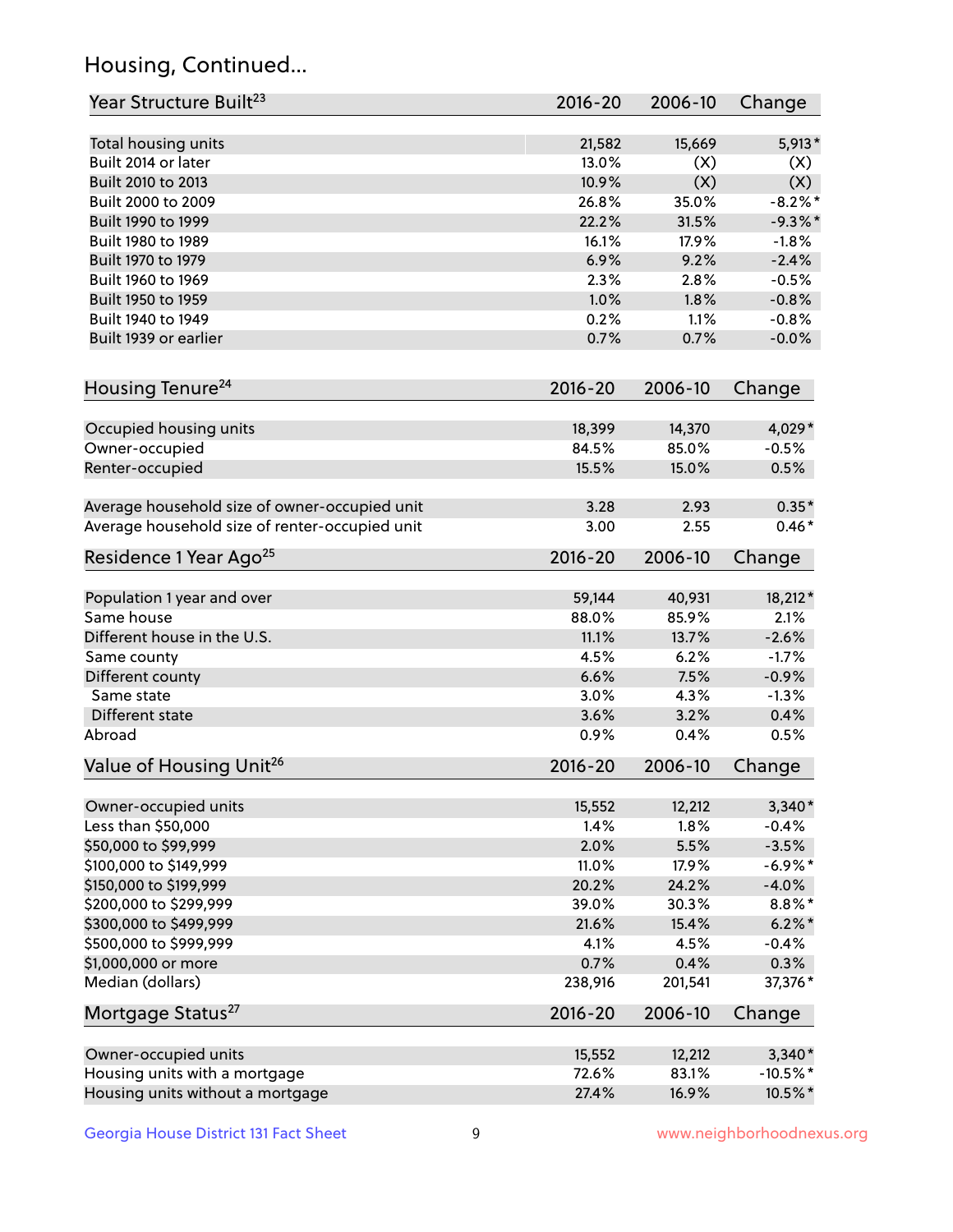## Housing, Continued...

| Selected Monthly Owner Costs <sup>28</sup>                                            | 2016-20     | 2006-10 | Change     |
|---------------------------------------------------------------------------------------|-------------|---------|------------|
| Housing units with a mortgage                                                         | 11,292      | 10,154  | $1,138*$   |
| Less than \$300                                                                       | 0.1%        | 0.0%    | 0.1%       |
| \$300 to \$499                                                                        | 0.7%        | 1.3%    | $-0.5%$    |
| \$500 to \$999                                                                        | 7.4%        | 10.4%   | $-3.0%$    |
| \$1,000 to \$1,499                                                                    | 31.8%       | 36.2%   | $-4.4%$    |
| \$1,500 to \$1,999                                                                    | 32.0%       | 31.4%   | 0.6%       |
| \$2,000 to \$2,999                                                                    | 23.4%       | 14.5%   | 8.9%*      |
| \$3,000 or more                                                                       | 4.6%        | 6.4%    | $-1.8%$    |
| Median (dollars)                                                                      | 1,655       | 1,535   | $120*$     |
| Housing units without a mortgage                                                      | 4,260       | 2,058   | $2,202*$   |
| Less than \$150                                                                       | 2.3%        | 4.6%    | $-2.3%$    |
| \$150 to \$249                                                                        | 8.7%        | 10.4%   | $-1.6%$    |
| \$250 to \$349                                                                        | 10.0%       | 16.7%   | $-6.7%$    |
| \$350 to \$499                                                                        | 29.5%       | 37.5%   | $-8.0%$    |
| \$500 to \$699                                                                        | 23.9%       | 19.1%   | 4.8%       |
| \$700 or more                                                                         | 25.6%       | 11.7%   | 13.9%      |
| Median (dollars)                                                                      | 498         | 436     | $62*$      |
| Selected Monthly Owner Costs as a Percentage of<br>Household Income <sup>29</sup>     | $2016 - 20$ | 2006-10 | Change     |
| Housing units with a mortgage (excluding units where<br>SMOCAPI cannot be computed)   | 11,248      | 10,119  | $1,128*$   |
| Less than 20.0 percent                                                                | 54.4%       | 43.7%   | 10.7%*     |
| 20.0 to 24.9 percent                                                                  | 19.0%       | 20.0%   | $-0.9%$    |
| 25.0 to 29.9 percent                                                                  | 10.1%       | 11.4%   | $-1.3%$    |
| 30.0 to 34.9 percent                                                                  | 6.0%        | 6.4%    | $-0.4%$    |
| 35.0 percent or more                                                                  | 10.4%       | 18.5%   | $-8.1\%$ * |
| Not computed                                                                          | 45          | 35      | 9          |
| Housing unit without a mortgage (excluding units where<br>SMOCAPI cannot be computed) | 4,209       | 2,046   | $2,163*$   |
| Less than 10.0 percent                                                                | 67.0%       | 64.8%   | 2.2%       |
| 10.0 to 14.9 percent                                                                  | 10.7%       | 11.7%   | $-1.0%$    |
| 15.0 to 19.9 percent                                                                  | 12.8%       | 8.8%    | 4.0%       |
| 20.0 to 24.9 percent                                                                  | 1.2%        | 4.6%    | $-3.3%$    |
| 25.0 to 29.9 percent                                                                  | 2.2%        | 1.1%    | 1.1%       |
| 30.0 to 34.9 percent                                                                  | 0.9%        | 2.6%    | $-1.7%$    |
| 35.0 percent or more                                                                  | 5.3%        | 6.5%    | $-1.2%$    |
| Not computed                                                                          | 51          | 12      | 39         |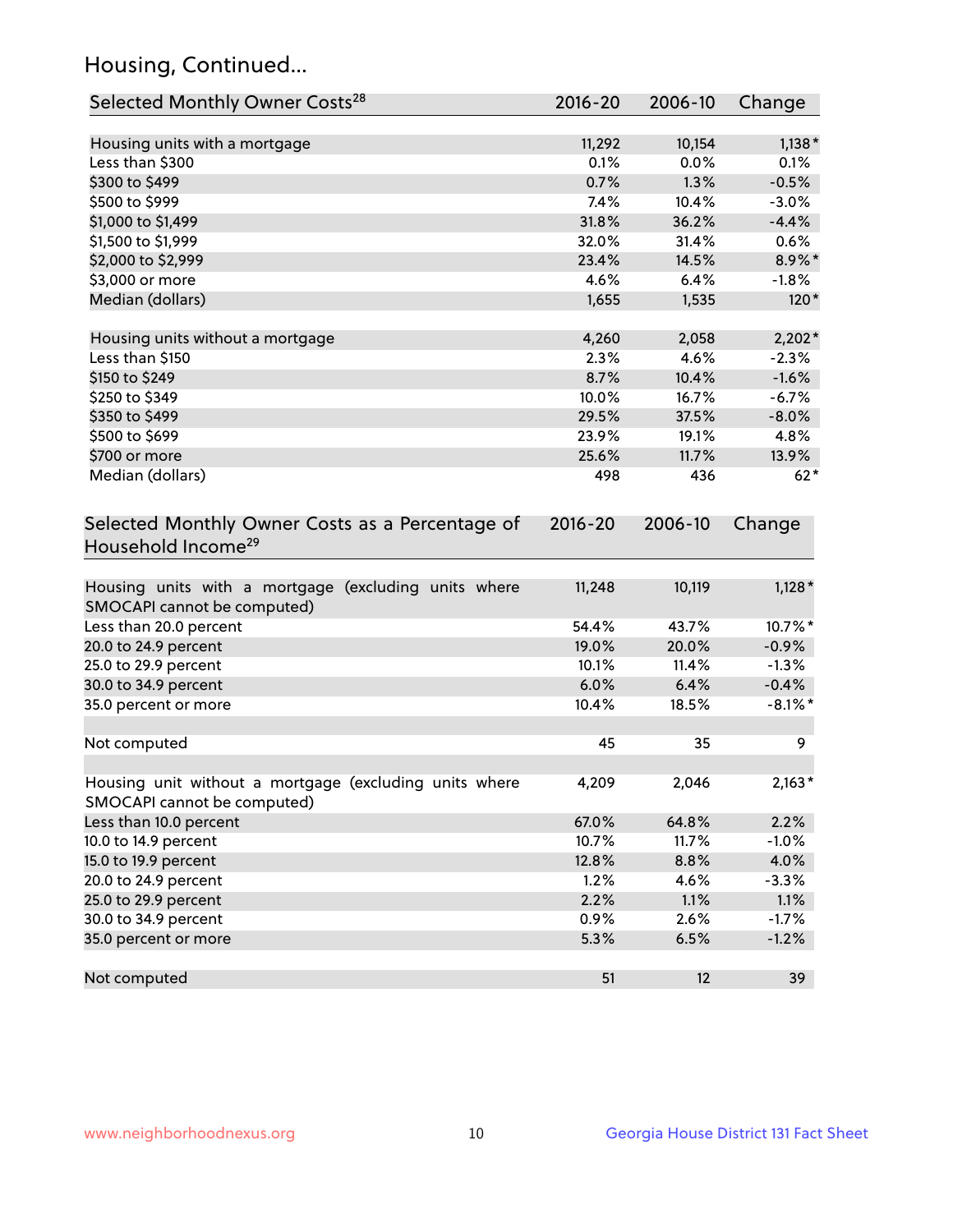## Housing, Continued...

| Gross Rent <sup>30</sup>   | 2016-20 | 2006-10 | Change   |
|----------------------------|---------|---------|----------|
|                            |         |         |          |
| Occupied units paying rent | 2,730   | 2,021   | 708*     |
| Less than \$200            | 1.5%    | 0.3%    | 1.2%     |
| \$200 to \$499             | 0.3%    | 1.7%    | $-1.4%$  |
| \$500 to \$749             | 3.7%    | 17.0%   | $-13.2%$ |
| \$750 to \$999             | 19.5%   | 33.9%   | $-14.4%$ |
| \$1,000 to \$1,499         | 41.3%   | 33.3%   | 8.0%     |
| \$1,500 to \$1,999         | 22.4%   | 5.2%    | 17.2%*   |
| \$2,000 or more            | 11.3%   | 8.7%    | 2.6%     |
| Median (dollars)           | 1,318   | 1,182   | 137      |
|                            |         |         |          |
| No rent paid               | 117     | 136     | $-19$    |
|                            |         |         |          |

| Gross Rent as a Percentage of Household Income <sup>31</sup>                   | $2016 - 20$ | 2006-10  | Change  |
|--------------------------------------------------------------------------------|-------------|----------|---------|
|                                                                                |             |          |         |
| Occupied units paying rent (excluding units where GRAPI<br>cannot be computed) | 2,707       | 2,021    | 685     |
| Less than 15.0 percent                                                         | 21.2%       | 12.5%    | 8.7%    |
| 15.0 to 19.9 percent                                                           | 16.1%       | 18.3%    | $-2.2%$ |
| 20.0 to 24.9 percent                                                           | $8.9\%$     | $16.9\%$ | $-7.9%$ |
| 25.0 to 29.9 percent                                                           | 13.6%       | 19.5%    | $-5.9%$ |
| 30.0 to 34.9 percent                                                           | 7.3%        | 4.0%     | 3.3%    |
| 35.0 percent or more                                                           | 32.9%       | 28.8%    | 4.1%    |
|                                                                                |             |          |         |
| Not computed                                                                   | 140         | 136      | 4       |

## Transportation

| Commuting to Work <sup>32</sup>           | 2016-20 | 2006-10 | Change     |
|-------------------------------------------|---------|---------|------------|
|                                           |         |         |            |
| Workers 16 years and over                 | 28,622  | 20,193  | $8,429*$   |
| Car, truck, or van - drove alone          | 87.8%   | 86.4%   | 1.4%       |
| Car, truck, or van - carpooled            | $6.0\%$ | 9.4%    | $-3.4\%$ * |
| Public transportation (excluding taxicab) | 0.1%    | $0.0\%$ | 0.1%       |
| Walked                                    | 0.4%    | 0.5%    | $-0.1%$    |
| Other means                               | $1.2\%$ | $0.9\%$ | 0.3%       |
| Worked at home                            | 4.5%    | 2.8%    | $1.8\%$ *  |
|                                           |         |         |            |
| Mean travel time to work (minutes)        | 26.6    | 24.4    | 2.2        |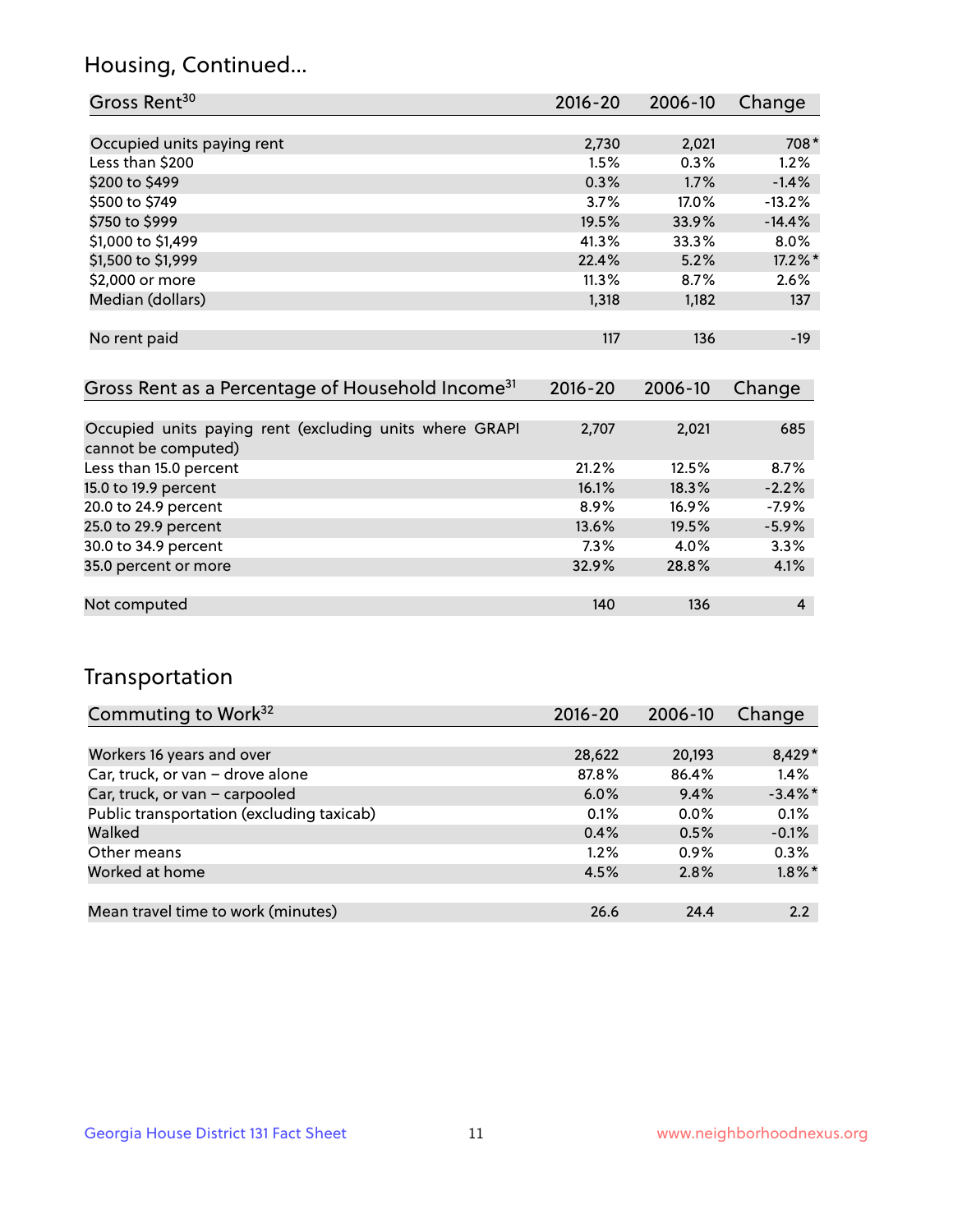## Transportation, Continued...

| Vehicles Available <sup>33</sup> | $2016 - 20$ | 2006-10 | Change   |
|----------------------------------|-------------|---------|----------|
|                                  |             |         |          |
| Occupied housing units           | 18,399      | 14,370  | $4,029*$ |
| No vehicles available            | 2.1%        | 1.7%    | 0.3%     |
| 1 vehicle available              | 23.0%       | 21.6%   | 1.4%     |
| 2 vehicles available             | 46.1%       | 46.8%   | $-0.7%$  |
| 3 or more vehicles available     | 28.8%       | 29.9%   | $-1.0%$  |

#### Health

| Health Insurance coverage <sup>34</sup>                 | 2016-20 |
|---------------------------------------------------------|---------|
|                                                         |         |
| Civilian Noninstitutionalized Population                | 58,587  |
| With health insurance coverage                          | 93.4%   |
| With private health insurance coverage                  | 83.4%   |
| With public health coverage                             | 22.8%   |
| No health insurance coverage                            | 6.6%    |
| Civilian Noninstitutionalized Population Under 19 years | 17,005  |
| No health insurance coverage                            | 2.8%    |
| Civilian Noninstitutionalized Population 19 to 64 years | 34,155  |
| In labor force:                                         | 26,559  |
| Employed:                                               | 25,417  |
| With health insurance coverage                          | 91.0%   |
| With private health insurance coverage                  | 88.5%   |
| With public coverage                                    | 9.0%    |
| No health insurance coverage                            | 9.0%    |
| Unemployed:                                             | 1,142   |
| With health insurance coverage                          | 84.0%   |
| With private health insurance coverage                  | 77.0%   |
| With public coverage                                    | 16.4%   |
| No health insurance coverage                            | 16.0%   |
| Not in labor force:                                     | 7,596   |
| With health insurance coverage                          | 87.7%   |
| With private health insurance coverage                  | 77.0%   |
| With public coverage                                    | 23.3%   |
| No health insurance coverage                            | 12.3%   |